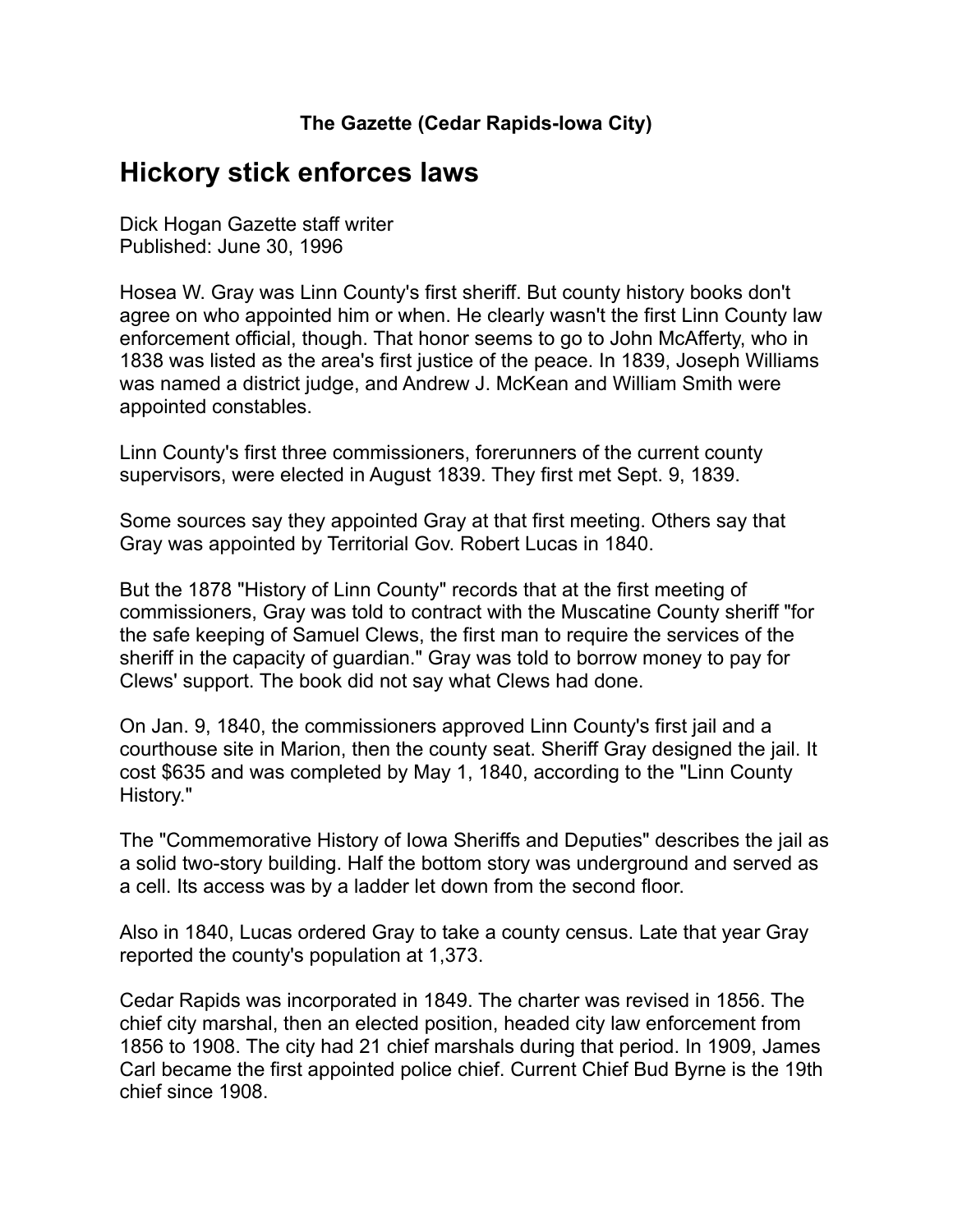Alexander Laurance, an early marshal, was elected twice: from 1863 to 1865 and from 1867 to 1872. A Scottish immigrant born in 1811, Laurance came to the United States in 1833. He was sheriff of Livingston County, N.Y., before coming to Iowa.

His son, Charles A. Laurance, recalled in a book titled "Pioneer Days in Cedar Rapids 1860-1880" that the town then had many saloons, and he wrote of his father's law enforcement style:

"His weapon of offense and defense, carried on all occasions, was a stout hickory cane, with a crooked handle. Many a town boy just reaching the years of self-importance, trying valiantly to surmount 'fool's hill,' felt the impress of that crook as he tried to fade out of an embarrassing situation. But with unerring accuracy, the cane did its work; the boy was captured, received a little good advice, was told to go home and sin no more."

Thomas J. McKean, a West Point graduate, was elected sheriff in 1860. But McKean gained more notice after resigning in February 1861 to become a Union Army officer. When the Civil War ended McKean was a brigadier general.

The "History of Linn County" says the first murder was committed in Marion on March 20, 1847. James Reed "brutally assaulted" Nathaniel Carnagy with a "billet of wood." Carnagy died April 3. It was an old feud fueled by drink. Trial was not held until April 1848, and a jury acquitted Reed.

The next murder was on Oct. 8, 1855. Samuel Butler was charged with killing Patrick O'Connor over a long dispute about a quantity of corn. They fought, and Butler hit O'Connor over the head with a gun, fracturing his skull and killing him instantly. Following a four-day trial in November 1856, Butler was acquitted.

A saloon owner known only as Decklats was charged with the Christmas Eve, 1864, shooting death of John Clark Akers.

Akers and others had been on the town and heard Decklats had accused them of stealing some tumblers. They returned late and asked for drinks, which Decklats refused to serve. He accused Akers of the theft. Akers called him a liar, claiming he put down a dollar for liquor and got no change. Akers assaulted Decklats and was shot and killed.

Decklats was convicted and sentenced to 16 years in prison. The Supreme Court affirmed the conviction but reduced the term to 10 years.